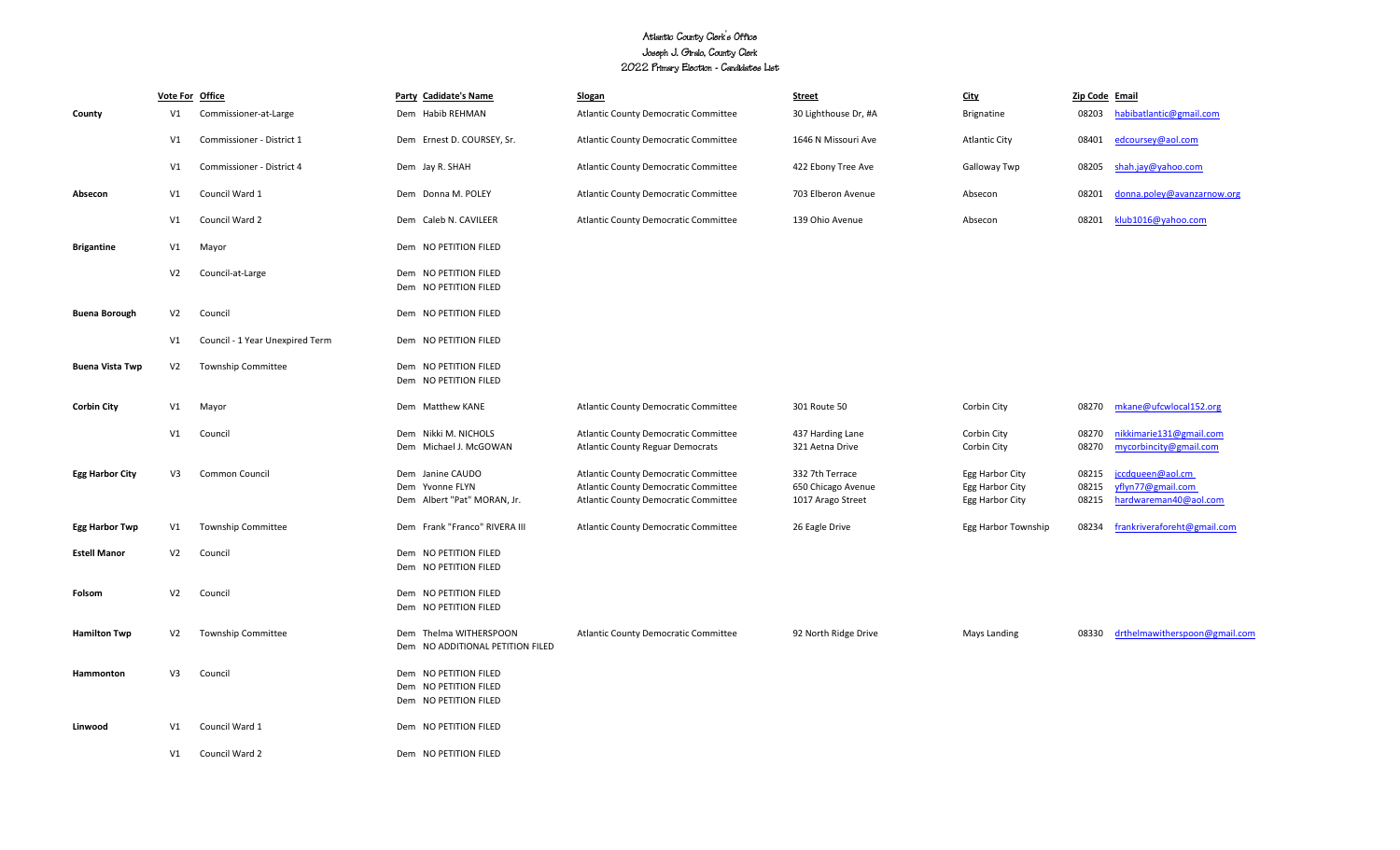## Atlantic County Clerk's Office Joseph J. Giralo, County Clerk 2022 Primary Election - Candidates List

|                      |                |                                              | $100$ $100$ $100$ $100$ $100$ $100$ $100$ $100$                         |                                                                                                               |                                                                   |                                                 |                         |                                                                        |
|----------------------|----------------|----------------------------------------------|-------------------------------------------------------------------------|---------------------------------------------------------------------------------------------------------------|-------------------------------------------------------------------|-------------------------------------------------|-------------------------|------------------------------------------------------------------------|
| <b>Mullica Twp</b>   | V <sub>2</sub> | Vote For Office<br><b>Township Committee</b> | Party Cadidate's Name<br>Dem NO PETITION FILED<br>Dem NO PETITION FILED | Slogan                                                                                                        | <b>Street</b>                                                     | City                                            | Zip Code Email          |                                                                        |
| Northfield           | V1             | Council Ward 1                               | Dem Paul V. UTTS                                                        | <b>Atlantic County Democratic Committee</b>                                                                   | 144 E. Rosedale Avenue                                            | Northfield                                      | 08225                   | paulutts@aol.com                                                       |
|                      | V1             | Council Ward 2                               | Dem Thomas R. CORONA                                                    | <b>Atlantic County Democratic Committee</b>                                                                   | 2602 Leeds Avenue                                                 | Northfield                                      | 08225                   | marycorona3@hotmail.com                                                |
| Pleasantville        | V1             | Council Ward 1                               | Dem James D. BARCLAY<br>Richard E.L. NORRIS<br>Cory A. YOUNG            | <b>Atlantic County Democratic Committee</b><br>Yes We Can "Si se Puede"<br>Be A Difference, Make A Difference | 212 Chalfonte Avenue<br>603 Linden Avenue<br>11 Cedarcrest Avenue | Pleasantville<br>Pleasantville<br>Pleasantville | 08232<br>08232<br>08232 | dougee47@gmail.com<br>richardnorris81@gmail.com<br>coryega22@gmail.com |
|                      | V1             | Council Ward 2                               | Dem Victor M. CARMONA<br>Julio SANCHEZ, Jr.                             | <b>Atlantic County Democratic Committee</b><br>Time for a Change!                                             | 709 Fernwood Avenue<br>601 Portland Avenue                        | Pleasantville<br>Pleasantville                  | 08232<br>08232          | victorcarmona054@gmail.com<br>crownjewel.js@gmail.com                  |
| <b>Port Republic</b> | V1             | Council Ward 1                               | Dem NO PETITION FILED                                                   |                                                                                                               |                                                                   |                                                 |                         |                                                                        |
|                      | V1             | Council Ward 2                               | Dem NO PETITION FILED                                                   |                                                                                                               |                                                                   |                                                 |                         |                                                                        |
| <b>Somers Point</b>  | V1             | Council Ward 1                               | Dem Daniel MYERS                                                        | <b>Atlantic County Democratic Committee</b>                                                                   | 429 Shore Rd                                                      | Somers Point                                    | 08244                   | danmyersphoto@gmail.com                                                |
|                      | V1             | Council Ward 1 - 1 Year Unexpired Term       | Dem Elizabeth "Lisa" BENDER                                             | <b>Atlantic County Democratic Committee</b>                                                                   | 1304 Atkinson Ave                                                 | Somers Point                                    | 08244                   | lisa@todayspointspnj.com                                               |
|                      | V1             | Council Ward 2                               | Dem NO PETITION FILED                                                   |                                                                                                               |                                                                   |                                                 |                         |                                                                        |
| <b>Weymouth Twp</b>  | V1             | <b>Township Committee</b>                    | Dem NO PETITION FILED                                                   |                                                                                                               |                                                                   |                                                 |                         |                                                                        |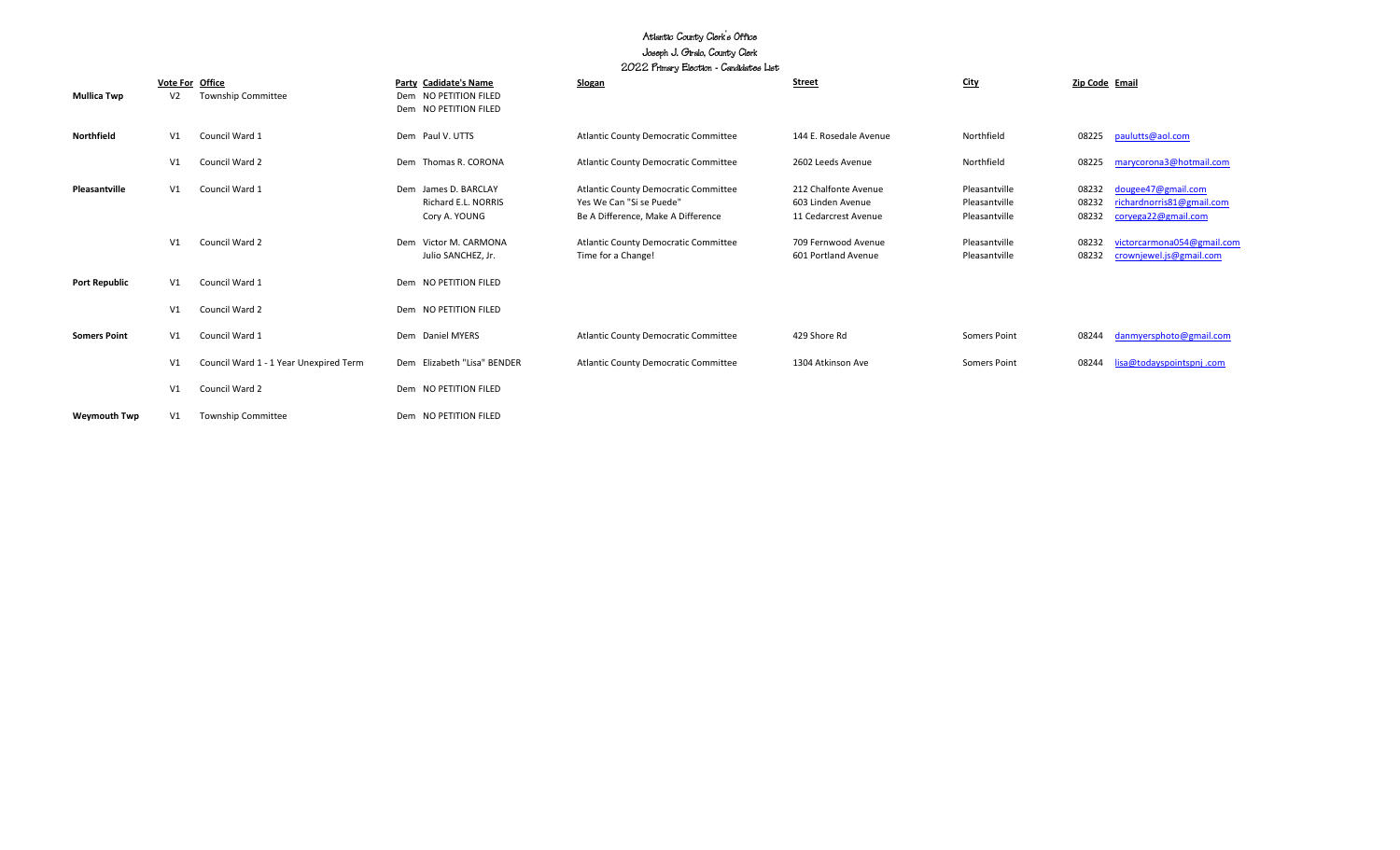|                        |                | Vote For Office                 | Party Cadidate's Name                                                                                      | <b>Slogan</b>                                                                                                  | <b>Street</b>                                                                           | <b>City</b>                                           | Zip Code Email                   |                                                                                                 |
|------------------------|----------------|---------------------------------|------------------------------------------------------------------------------------------------------------|----------------------------------------------------------------------------------------------------------------|-----------------------------------------------------------------------------------------|-------------------------------------------------------|----------------------------------|-------------------------------------------------------------------------------------------------|
| County                 | V1             | Commissioner-at-Large           | Rep Amy GATTO                                                                                              | Atlantic County Regular Republican                                                                             | 5932 Hickory Street                                                                     | Mays Landing                                          | 08330                            | amygatto@hotmail.com                                                                            |
|                        | V <sub>1</sub> | Commissioner - District 1       | Rep Vern MACON                                                                                             | Atlantic County Regular Republican                                                                             | 201 Venice Avenue                                                                       | Egg Harbor Twp                                        | 08232                            | vmacon201@gmail.com                                                                             |
|                        | V1             | Commissioner - District 4       | Rep Richard R. DASE                                                                                        | Atlantic County Regular Republican                                                                             | 21 Homestead Court                                                                      | Galloway                                              | 08205                            | rrdase@yahoo.com                                                                                |
| Absecon                | V1             | Council Ward 1                  | Rep Thomas A. MARRONE                                                                                      | Atlantic County Regular Republican                                                                             | 1104 Spring Lane                                                                        | Absecon                                               | 08201                            | ThomasMarrone@me.com                                                                            |
|                        | V <sub>1</sub> | Council Ward 2                  | Rep Richard DeROSE                                                                                         | Atlantic County Regular Republican                                                                             | 43 Natalie Terrace                                                                      | Absecon                                               | 08201                            | Richard.Derose@gmail.com                                                                        |
| <b>Brigantine</b>      | V1             | Mayor                           | Rep Vince SERA                                                                                             | Atlantic County Regular Republican                                                                             | 912 Sarazen Road                                                                        | <b>Brigantine</b>                                     | 08203                            | vsera@brigantinebeachni.com                                                                     |
|                        | V <sub>2</sub> | Council-at-Large                | Cornelius "Neil" KANE<br>Rep<br>Rep Mike RIORDAN                                                           | Atlantic County Regular Republican<br>Atlantic County Regular Republican                                       | 4 MacDonald Place<br>36 Kirkwood Circle                                                 | <b>Brigantine</b><br><b>Brigantine</b>                | 08203<br>08203                   | nkane@brigantinebeachnj.com<br>mriordan@brigantinebeachni                                       |
| <b>Buena Borough</b>   | V <sub>2</sub> | Council                         | Rep Josseph A. D'ALESSANDRO III<br>Rep<br>Rosalie M. BAKER<br>Rep Douglas E. ADAMS<br>Rep Marina BARSUGLIA | Atlantic County Regular Republican<br>Atlantic County Regular Republican<br>Republican<br>Republican           | 208 W Artic Ave<br>704 S Harding Hwy<br>232 Aberdeen Ave, PO Box 6<br>605 S Harding Hwy | Minotola<br>Buena<br>Landisville<br>Buena             | 08341<br>08310<br>08326<br>08310 | joedale3@comcast.net<br>ladypd@comcast.net<br>lawman2u@gmail.com<br>mbarsugliacheer@comcast.net |
|                        | V1             | Council - 1 Year Unexpired Term | Rep Joseph FABRIZIO                                                                                        | Republican                                                                                                     | 292 Wheat Rd                                                                            | Vineland                                              | 08360                            | j.fabrizio@aol.com                                                                              |
| <b>Buena Vista Twp</b> | V <sub>2</sub> | <b>Township Committee</b>       | Rep Kurt RENART<br>Rep John H. WILLIAMS                                                                    | Atlantic County Regular Republican<br>Atlantic County Regular Republican                                       | 499 Pilgram Way<br>310 Wiltshire Drive                                                  | Buena<br>Williamstown                                 | 08310<br>08094                   | bucket1740@comcast.net<br>jhwill54@yahoo.com                                                    |
| <b>Corbin City</b>     | V1             | Mayor                           | Rep Wayne M. SMITH                                                                                         | Atlantic County Regular Republican                                                                             | 115 Head of River Road                                                                  | Corbin City                                           | 08270                            | wayne.maxx@comcast.net                                                                          |
|                        | V1             | Council                         | Rep Daniel PATTERSON                                                                                       | Atlantic County Regular Republican                                                                             | 120 Main Street                                                                         | Corbin City                                           | 08270                            | dan.b.patters@gmail.com                                                                         |
| <b>Egg Harbor City</b> | V3             | Common Council                  | Rep Mattia BROWN<br>Rep Ingrid E. CLARK<br>Rep Steven J. DASH                                              | Atlantic County Regular Republican<br>Atlantic County Regular Republican<br>Atlantic County Regular Republican | 218 Washington Avenue<br>325 San Francisco Avenue<br>418 Chicago Avenue                 | Egg Harbor City<br>Egg Harbor City<br>Egg Harbor City | 08215<br>08215<br>08215          | mattiabrown@icloud.com<br>iclark42@yahoo.com<br>k9getem@gmail.com                               |
| <b>Egg Harbor Twp</b>  | V1             | <b>Township Committee</b>       | Rep Joe CAFERO                                                                                             | Atlantic County Regular Republican                                                                             | 16 Windchime Road                                                                       | Egg Harbor Township                                   | 08234                            | jcafero@aol.com                                                                                 |
| <b>Estell Manor</b>    | V <sub>2</sub> | Council                         | Rep W. Nelson DILG<br>Rep Dane R. LAMCKEN                                                                  | Atlantic County Regular Republican<br>Atlantic County Regular Republican                                       | 160 5th Avenue<br>193 4th Avenue                                                        | <b>Estell Manor</b><br><b>Estell Manor</b>            | 08319<br>08319                   | wndilg@hotmail.com<br>dlamcken@hotmail.com                                                      |
| Folsom                 | V <sub>2</sub> | Council                         | Rep James HOFFMAN<br>Rep Michael PORRETTA                                                                  | Atlantic County Regular Republican<br>Atlantic County Regular Republican                                       | 1216 Mays Landing Road<br>3206 Oakwood Drive                                            | Folsom<br>Folsom                                      | 08037<br>08037                   | jts.Builders@msn.com<br>mike.porrettabuilders@comcast.net                                       |
| <b>Hamilton Twp</b>    | V <sub>2</sub> | <b>Township Committee</b>       | Carl PITALE<br>Rep<br>Rep Charles CAIN                                                                     | Atlantic County Regular Republican<br>Atlantic County Regular Republican                                       | 6554 Lake Drive<br>569 Gravelly Run Road                                                | Mays Landing<br><b>Mays Landing</b>                   | 08330<br>08330                   | cpitale8@gmail.com<br>apcain01@aol.com                                                          |
| Hammonton              | V3             | Council                         | Rep Joshua TREPICCIONE<br>Rep<br>Adam RE<br>Rep Renee RODIO                                                | Atlantic County Regular Republican<br>Atlantic County Regular Republican<br>Atlantic County Regular Republican | 104 North Liberty Street<br>624 N. Egg Harbor Road<br>158 Yorktown Blvd                 | Hammonton<br>Hammonton<br>Hammonton                   | 08037<br>08037<br>08037          | josh.trepiccione@gmail.com<br>adamre@gmail.com<br>reneept1964@gmail.com                         |
| Linwood                | V1             | Council Ward 1                  | Rep Stacy DeDOMENICIS                                                                                      | Atlantic County Regular Republican                                                                             | 550 Central Avenue, H-16                                                                | Linwood                                               | 08221                            | stacy.dedomenicis@gmail.com                                                                     |
|                        | V1             | Council Ward 2                  | Rep Todd MICHAEL                                                                                           | Atlantic County Regular Republican                                                                             | 3 Heather Court                                                                         | Linwood                                               | 08221                            | toddemichael79@gmail.com                                                                        |